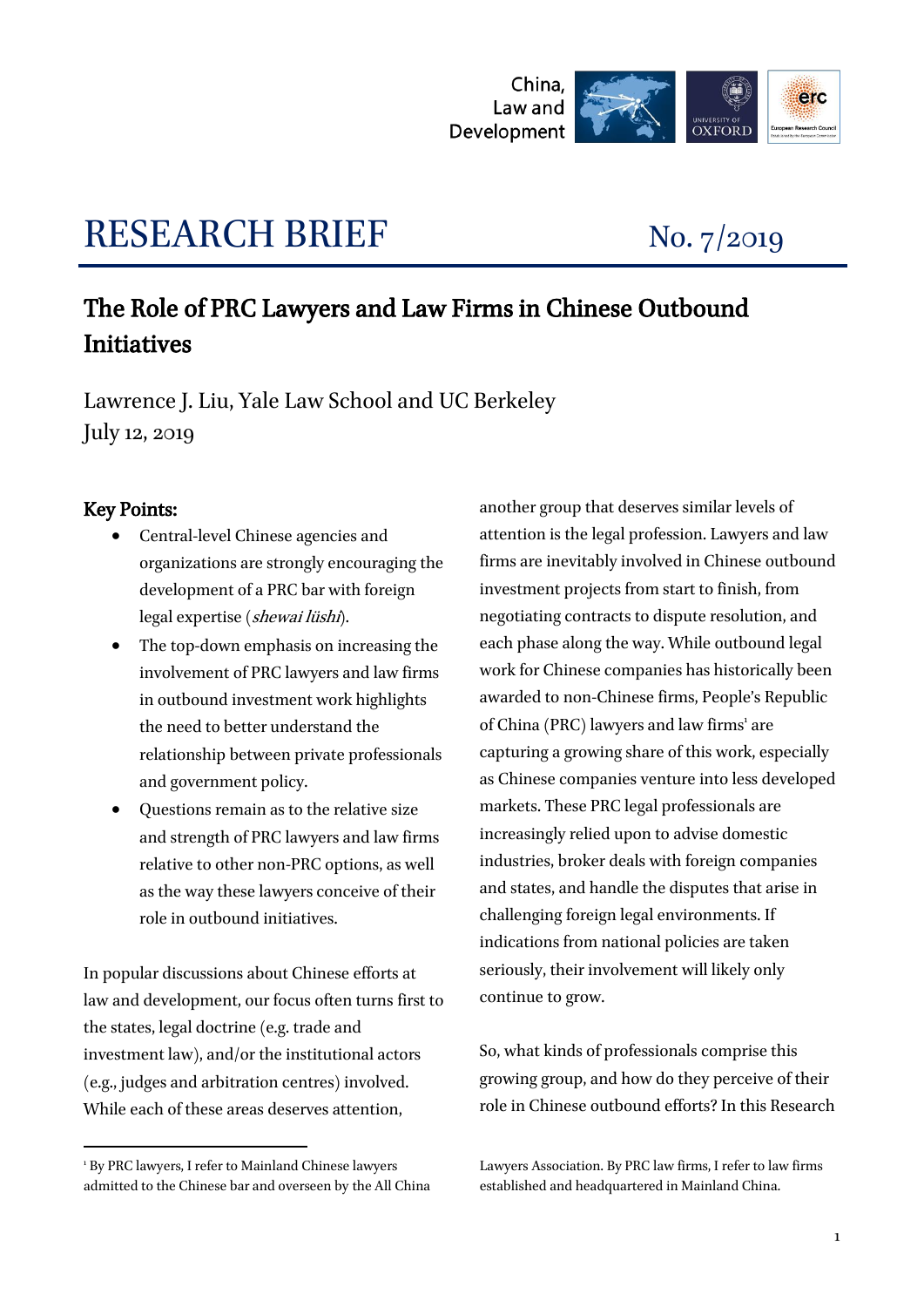Brief, I introduce readers to this group of PRC lawyers and their participation in outbound investment and infrastructure development; a group I will generally refer to as "cross-border legal experts." I first provide background information on the policies undergirding the top-down push to develop a PRC bar with foreign legal expertise. Second, I present a preliminary understanding of this group through descriptive statistics on lawyers identified by the All China Lawyers Association (ACLA) as "Belt and Road Initiative (BRI) and Cross-Border Legal Experts" (yidai yilu kuajing lüshi rencai ku) in 2017.<sup>2</sup> Third, I look ahead with some concluding thoughts and questions.

### The Policy Backdrop

 $\overline{a}$ 

Cross-border legal experts operate against the backdrop of a state-led script that actively encourages the development of foreign legal expertise among PRC lawyers and law firms. While it would be incorrect to say that the growing number of PRC lawyers with foreign legal expertise is driven *solely* by top-down policy efforts, I suggest that we should take the state's policy emphases seriously. Below, I focus on central-level policy efforts by the Ministry of Justice (MoJ) and the ACLA,<sup>3</sup> the two actors

directly tasked with overseeing the Chinese bar. These policies demonstrate the importance placed on the legal profession by the state, and implicate lawyers in the political dimensions of China's outbound efforts.

Official policy efforts to cultivate a group of PRC cross-border legal experts began shortly after the 18<sup>th</sup> National Congress of the Chinese Communist Party in 2012. On August 31, 2012, the ACLA announced its intentions to expand the ability of PRC lawyers to provide foreign-related legal services.<sup>4</sup> As part of these efforts, the ACLA and the MoJ jointly selected a talent pool of 300 lawyers with foreign legal expertise (shewai lüshi rencai ku). Over four years, with training held both domestically and abroad, the program aimed to produce 120 lawyers proficient in the corporate transactional work involved in outbound investment, 150 lawyers with expertise in WTO rules and dispute settlement, and 30 lawyers specializing in energy, ocean, and air rights.<sup>5</sup> In 2018, ACLA and the MoJ released an updated list of foreign legal services experts that includes 1,000 names from across all Chinese provinces.<sup>6</sup> Similar to the first cohort of experts, these lawyers will receive five years of targeted training at home and

 $2$  For the full list of lawyers, see Quanguo lyxie gongbu "yidai" yilu" kuajing lüshi rencai ku mingdan [ACLA Releases the List of Names in the BRI and Cross-Border Legal Experts Talent Pool], ALL CHINA LAWYERS ASSOCIATION, http://www.acla.org.cn/article/page/detailById/20658 (Aug. 2, 2017, 11:07 AM).

<sup>3</sup> While ACLA is sometimes described as the Chinese equivalent of the American Bar Association, ACLA has far tighter ties with the state than this analogy suggests. ACLA's Charter, for instance, notes how it should firmly support Xi Jinping and the leadership of the CCP, and how it is overseen by both the Party and the Ministry of Justice. Rachel E. Stern and Lawrence J. Liu, The Good Lawyer: State-Led Professional Socialization in Contemporary China, LAW & SOCIAL INQUIRY (forthcoming).

<sup>4</sup> Liu Zhijun, Dali pozhan shewai lvshi fuwu lingyu zhuoli peiyag shwai lüshi rencai [Vigorously Expanding Foreign Legal Services and the Training of Lawyers with Foreign Legal Expertise], ALL CHINA LAWYERS ASSOCIATION, http://www.acla.org.cn/article/page/detailById/12385, (Sept. 3, 2012, 12:42 PM).

<sup>&</sup>lt;sup>5</sup> Lina Zengmin, Zhuoli peiyang gao sushi shewai lüshi rencai [Vigorously Training High-Quality Lawyers with Foreign Legal Expertise], ALL CHINA LAWYERS ASSOCIATION, http://www.acla.org.cn/article/page/detailById/16192 (Sept. 3, 2012, 01:34 PM).

 $6$  Tu Tian & Chen Shu, *Sifabu: Wu nian nei peiyan 1000 ming* shewai lüshi lingjun rencai [Ministry of Justice: Training 1000 Foreign Legal Experts Over 5 Years], CHINA DAILY, http://www.chinadaily.com.cn/interface/toutiaonew/530025 23/2018-01-03/cd\_35430937.html (Jan. 3, 2018, 10:34 AM).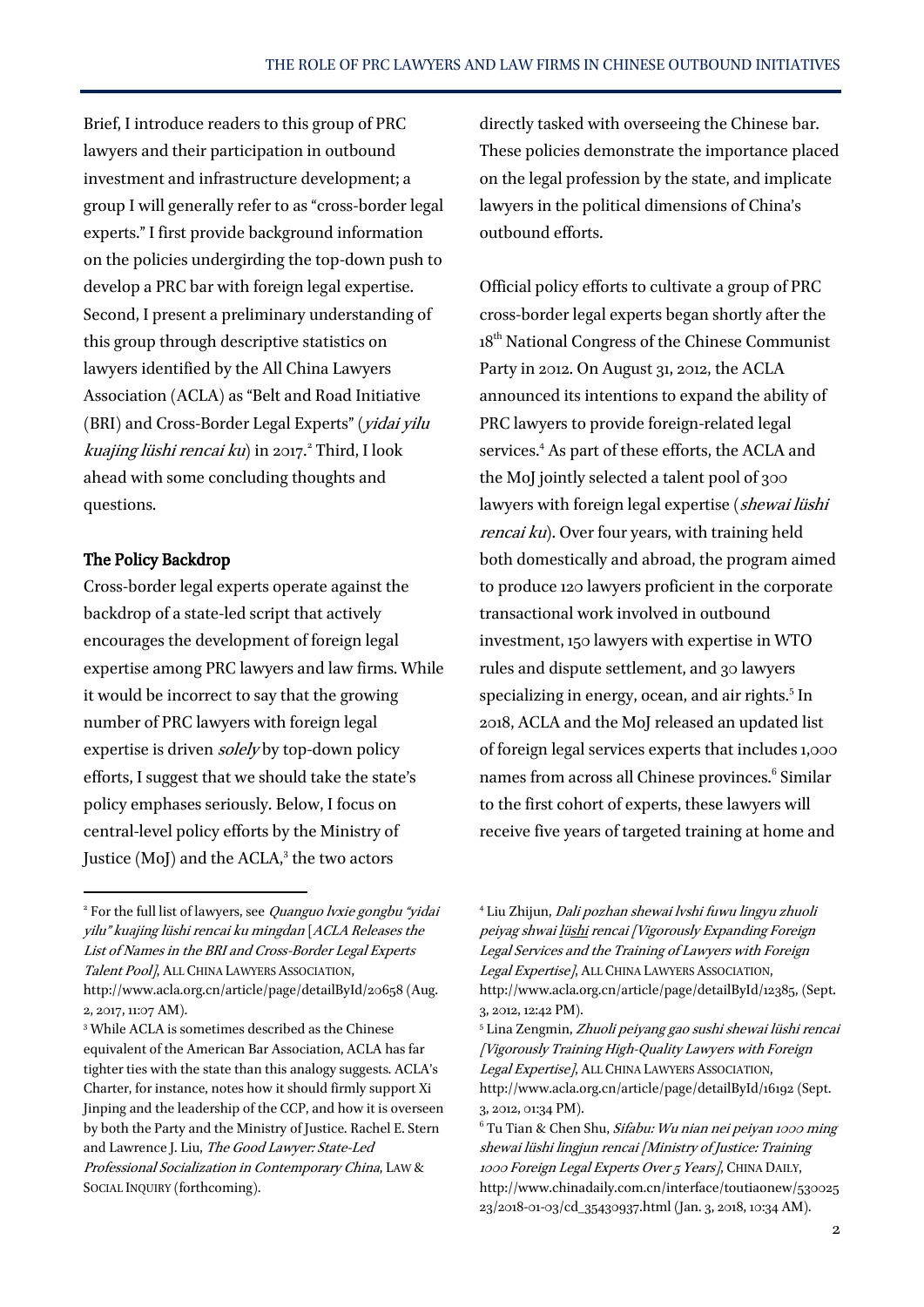abroad to further hone their foreign legal expertise.

The ACLA and the MoJ have been especially vocal about their role specifically in advancing the BRI. In 2016, the ACLA put forward a program for PRC lawyers' involvement in the BRI that is organized around five general principles (Zhongguo lüshi fuwu yidai yilu zhanlve jianshe xiangmu).<sup>7</sup> First, lawyers should serve as good legal advisers to the government. Second, lawyers should promote positive economic and trade exchanges. Third, lawyers should help Chinese companies go out, and defend their rights and interests abroad. Fourth, lawyers should be promoters of the rule of law with Chinese characteristics. And fifth, lawyers should be the "boots on the ground" implementing BRI projects, establishing legal practices abroad, and working with and learning from local legal service providers in host countries.

As BRI-specific efforts gain momentum, the ACLA has also produced a number of reports and books on BRI legal service provision, and has recognized lawyers who are especially adept at handling BRI projects. One such publication is a book series on BRI legal services and dispute resolution called "Foreign Legal Experts in Action" (shewai lüshi zai xingdong). Another major ACLA publication on BRI is the "Legal Environment Reports for Countries Along the BRI" (yidai yilu yanxian guojia falü huanjing guobie baogao). Compiled into two large tomes, the Legal Environment Reports were co-written by domestic and foreign lawyers and touch on a number of legal issues in

 $\overline{a}$ 

43 countries, ranging from investment law to labor law to intellectual property rights. Simultaneously with the release of the Legal Environment Reports in August 2017, ACLA announced its "BRI and Cross-Broder Legal Experts" talent pool to recognize individuals who contributed to writing the reports and who can serve as go-to BRI legal service providers.

This goal of cultivating a group of PRC crossborder legal experts is not limited to organizations overseeing the bar. The MoJ, the Ministry of Foreign Affairs (MFA), the Ministry of Commerce (MOFCOM), and the State Council collectively issued a set of opinions on the development of China's foreign legal services at the end of 2016 (guanyu fazhan shewai falü fuwu ye de yijian).<sup>8</sup> These opinions lay out the state's ongoing commitment to creating a "large-scale," "strong" and "high-quality" team of domestic lawyers with foreign legal expertise that will contribute to BRI projects, help Chinese companies "go out" (zou chuqu), and support Chinese diplomatic efforts. In addition to outlining a government strategy, the opinions also call on "relevant professional associations" (xiangguan hangye xiehui) and "lawyer associations" (lüshi xiehui) to support state-led efforts.

# A Descriptive Look at the ACLA's "BRI and Cross-Border Legal Experts" Talent Pool

The above policies draw out a tight connection between Chinese outbound investment initiatives and the legal profession. From the perspective of Chinese policymakers at least, outbound legal work is not only a lucrative practice area, but also

<sup>7</sup> Zhongguo lüshi fuwu "yidai yilu" zhanlüe jianshe xiangmu qidong [Chinese Attorney Begin BRI Strategic Construction Project], Fenghuang gang caijin [I-FENG FINANCE], http://finance.ifeng.com/a/20160918/14884905\_0.shtml (Sept. 18, 2016, 10:22 AM).

<sup>8</sup> Shouquan fabu: Guanyu fazhan shewai falü fuwu ye de yijian [Authorized Release: Opinions Concerning the Development of Foreign Legal Services], XINHUA NEWS, http://www.xinhuanet.com//politics/2017- 01/09/c\_1120275357.htm (Jan. 9, 2017, 6:21 PM).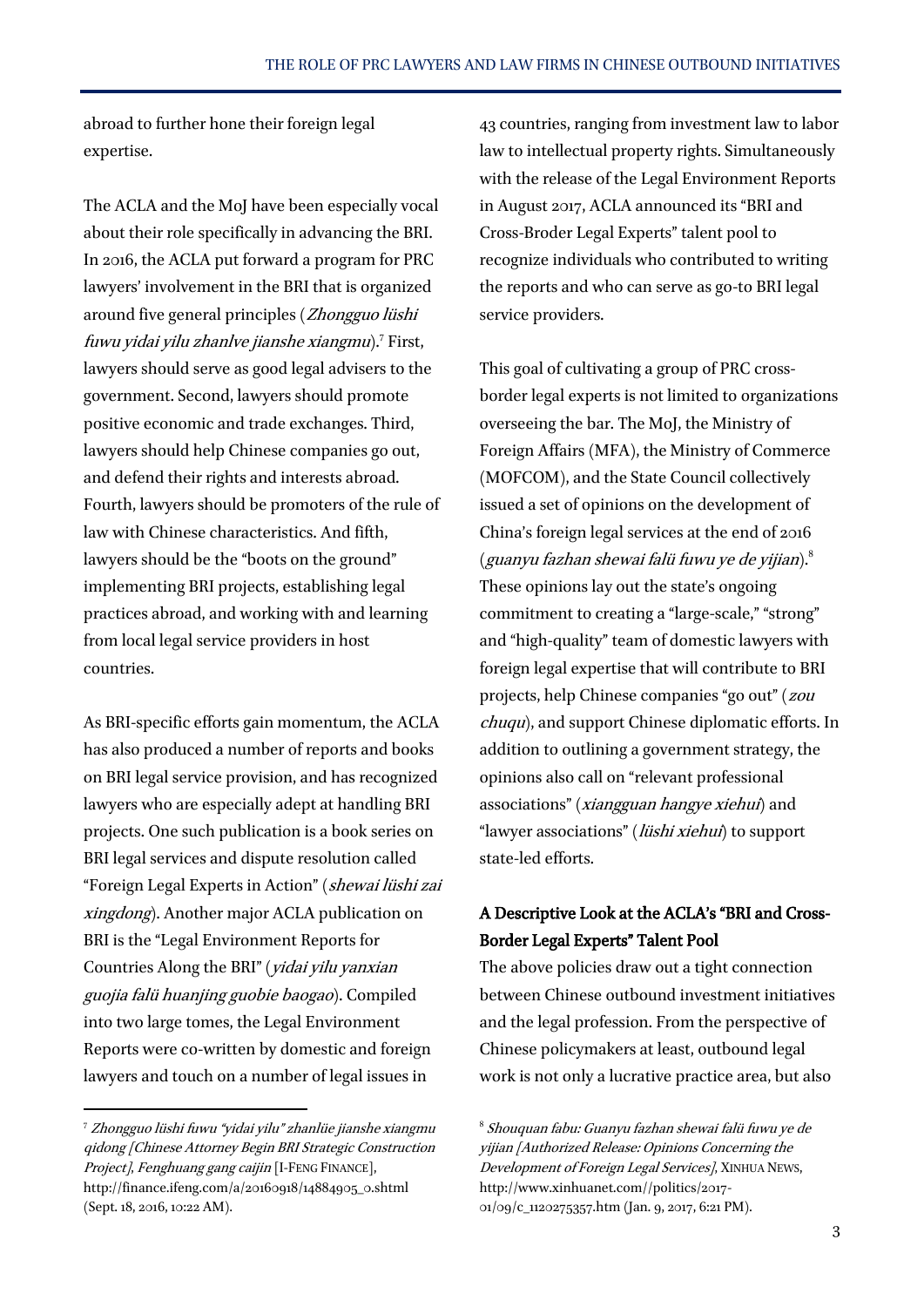a means of participating in Chinese foreign policy efforts. In light of the political overtones overlaying outbound legal work, better understanding how (if at all) China's cross-border legal experts perceive of their role in these stateled initiatives holds both theoretical and practical significance for those interested in the connections between politics, professionals, and/or Chinese outbound investment. One place to begin understanding this role is through examining those who actually participate in these projects. Opportunities to participate—whether in politics or private business—are seldom evenly distributed across society, and the backgrounds of those involved offer an understanding of who has access to these opportunities and the mind-sets they bring to their work.

While I leave a more thorough unpacking of PRC cross-border legal experts to later writings, a look at the 84 PRC lawyers officially recognized by ACLA as "BRI and Cross-Border Legal Experts" offers some preliminary insights. My original database of biographical information suggests that the "BRI and Cross-Border Legal Expert" is a highly-educated male with extensive foreign experience (mostly in developed regions), and strong ties to the state and the Chinese Communist Party (CCP).<sup>9</sup> The majority of "BRI and Cross-Border Legal Experts" work in Beijing, Shanghai, or Guangdong (54.2 percent), while

 $\overline{a}$ 

Gansu, Guizhou, Hainan, Hunan, Jilin, Jiangxi, Ningxia, Qinghai, Shandong, and Shanxi are not represented. While the exclusion of many provinces may not be surprising given the small number of honorees, it is perhaps more surprising that so many lawyers practice at the same law firm. At the time of the recognition, nine lawyers worked for Zhonglun and its various branches, five for Jintiancheng, and four each at Duan Duan and Grandall. A handful of lawyers have even moved to these law firms since 2017, with two moves to Zhonglun, three moves to Grandall, and one move to Jintiancheng—further consolidating the strength within these firms.

As expected, all but one lawyer had a firm page that noted the lawyer's foreign legal expertise, with the majority working in corporate practice areas like international investment, M&A, and banking, as well as a good number with arbitration and dispute resolution experience in specific practice areas like labor or property law. For most lawyers, international expertise meant expertise in dealing with developed, Western countries. Using the G20 and G7 as rough proxies for development, only 42 and 51.9 percent of BRI lawyers mentioned experiences with non-G20 and non-G7 countries, respectively.<sup>10</sup> Another sign of their international bona fides, the overwhelming majority of "BRI and Cross-Border Legal Experts" hold advanced degrees (88 percent), with most of

<sup>9</sup> The BRI Legal Experts database contains biographical data for the 84 Chinese attorneys formally recognized by the ACLA as "BRI and Cross-Border Legal Experts" in 2017. Biographical information is drawn from two main sources: (1) lawyers' online law firm profiles, and (2) write-ups about the lawyers in the ACLA online yearbook. I supplement the data with news articles describing the experts or media interviews with the experts, when available. Despite variation in how much information was available for each lawyer, I collected consistent data on gender, educational background, areas of specialization, and involvement with local bar associations. For lawyers in Beijing and Shanghai, I

also have perfect information on their party affiliations. Note that I was only able to collect information on 83 of the 84 lawyers, since I could not find Wang Lei on the Yingke firm website, nor via Google or Baidu searches. <sup>10</sup> Given the number of member states of the EU, the presence of stand-alone EU member states in the G7 and G20, and variation in development among EU member states, I count most EU countries as non-G20 and non-G7 here. Even then, the number of "BRI and Cross-Border Legal Experts with non-G7 and non-G20 experience is still quite low.